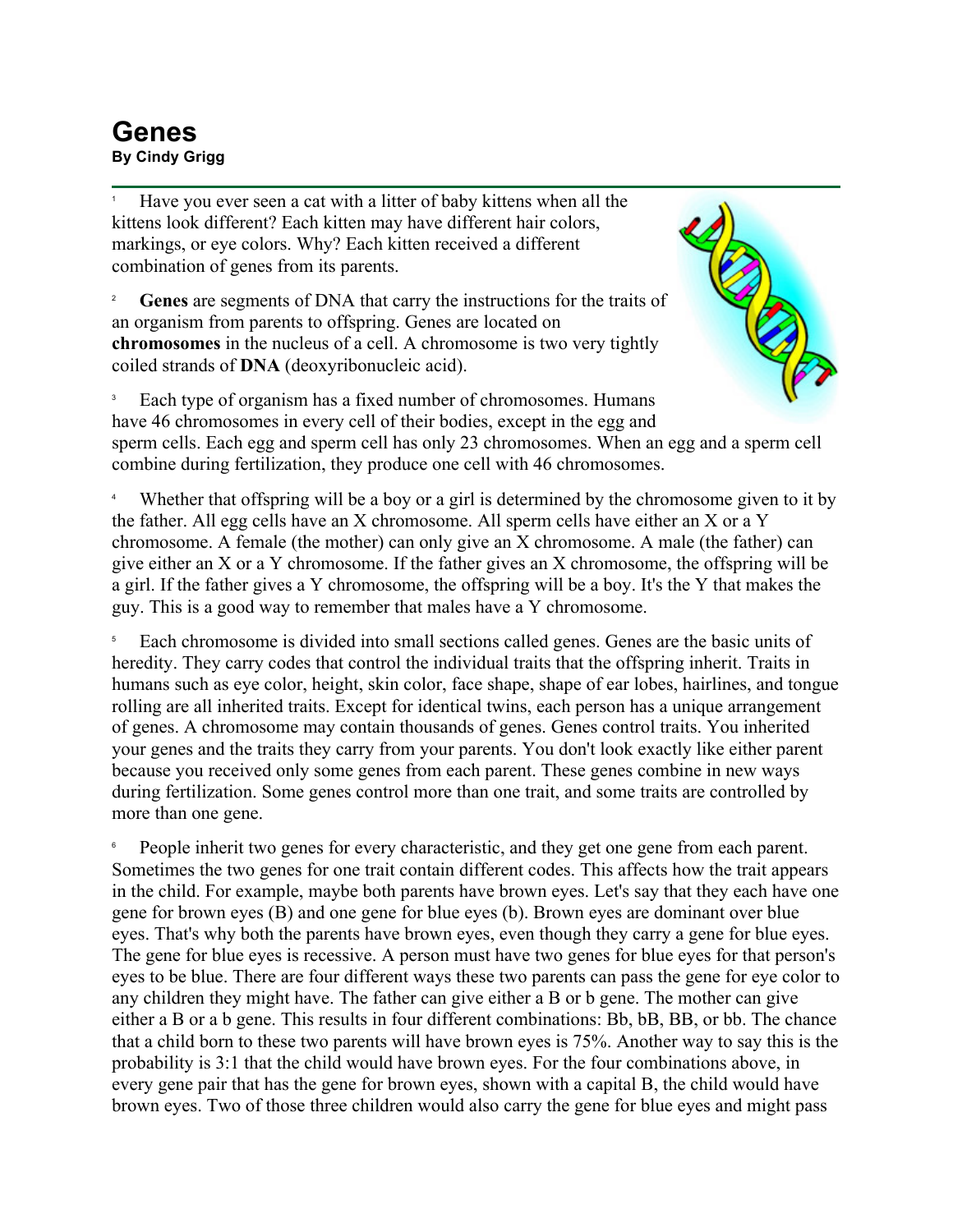blue eyes to their own children. But the child who has the BB combination will have only browneyed children.

7 Your genes determine your skin color, whether your hair is curly or straight, and whether or not you can roll your tongue into a U-shape. Each of these three traits is controlled by a gene. Humans have thousands of different genes. They are located on the 23 pairs of chromosomes in the nuclei of our body cells. One pair of chromosomes is different from all the others in your cells. This chromosome pair decides if you are male or female. Females have two X chromosomes (written XX). Males have one X and one Y chromosome (written XY). The X and Y chromosome pair is the only pair that doesn't match in size. The X chromosomes are larger than the Y chromosomes.

8 Sometimes genes controlling other traits are located on the X or Y chromosome. They are said to be a sex-linked trait. One example is the trait for red/green colorblindness. It is a recessive trait found only on the X chromosome, not the Y. Because males have only one X chromosome, they are more likely to have colorblindness than females. Another example of a sex-linked trait is the bleeding disorder hemophilia.

9 Your genes are not exactly the same as that of your parents or your siblings. The only exception is if you have an identical twin. Identical twins are two individuals that formed from one egg fertilized by one sperm. Because identical twins form from the same egg and sperm, they have exactly the same genes. Identical twins are always both boys or both girls. In science fiction, a clone is a person who has an exact copy of someone else's DNA.

Not all twins are identical. Sometimes a female releases two egg cells at the same time. Each egg can be fertilized by a different sperm cell and develop into a baby at the same time. This results in fraternal twins. Unlike identical twins, fraternal twins are no more genetically similar than any other two children from the same parents. Fraternal twins can be the same sex or different sexes.